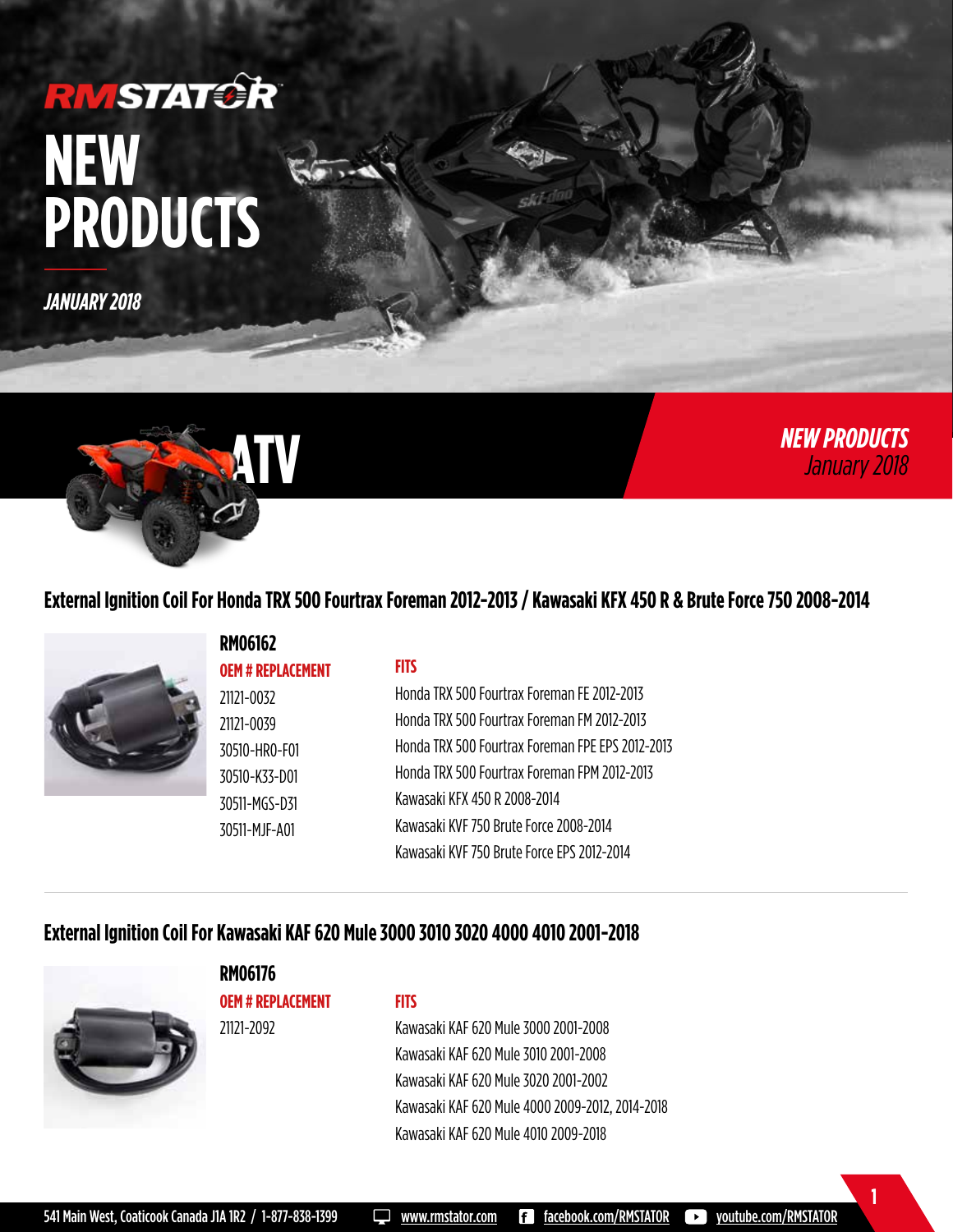

## **DC Voltage Regulator For Kymco Mxer 125 150 cc 2002-2007**



**RMS020-102742 OEM # REPLACEMENT** 31600-LLB1-E00

**FITS** Kymco Mxer 125 2002-2007 Kymco Mxer 150 2002-2007

## **Voltage Regulator For Kawasaki KLT200 Duckster KLT250 Prairie 1981-1985**



**RMS020-102747 OEM # REPLACEMENT**

21066-1014

**FITS**

Kawasaki KLT 200 1981-1984 Kawasaki KLT 250 1982-1985

## **Voltage Regulator For Kubota RTV 500 2008-2017**



**RMS020-102842 OEM # REPLACEMENT** 15351-64600 15351-64601 15351-64603 15531-64603

**FITS**

Kubota RTV500 2008-2017

**FITS**

## **Voltage Regulator Rectifier For Honda TRX 700 XX 2008 2009**

15531-64601 RP201-53710



**RMS020-102867 OEM # REPLACEMENT** 31600-HP6-A01

Honda TRX 700 XX 2008-2009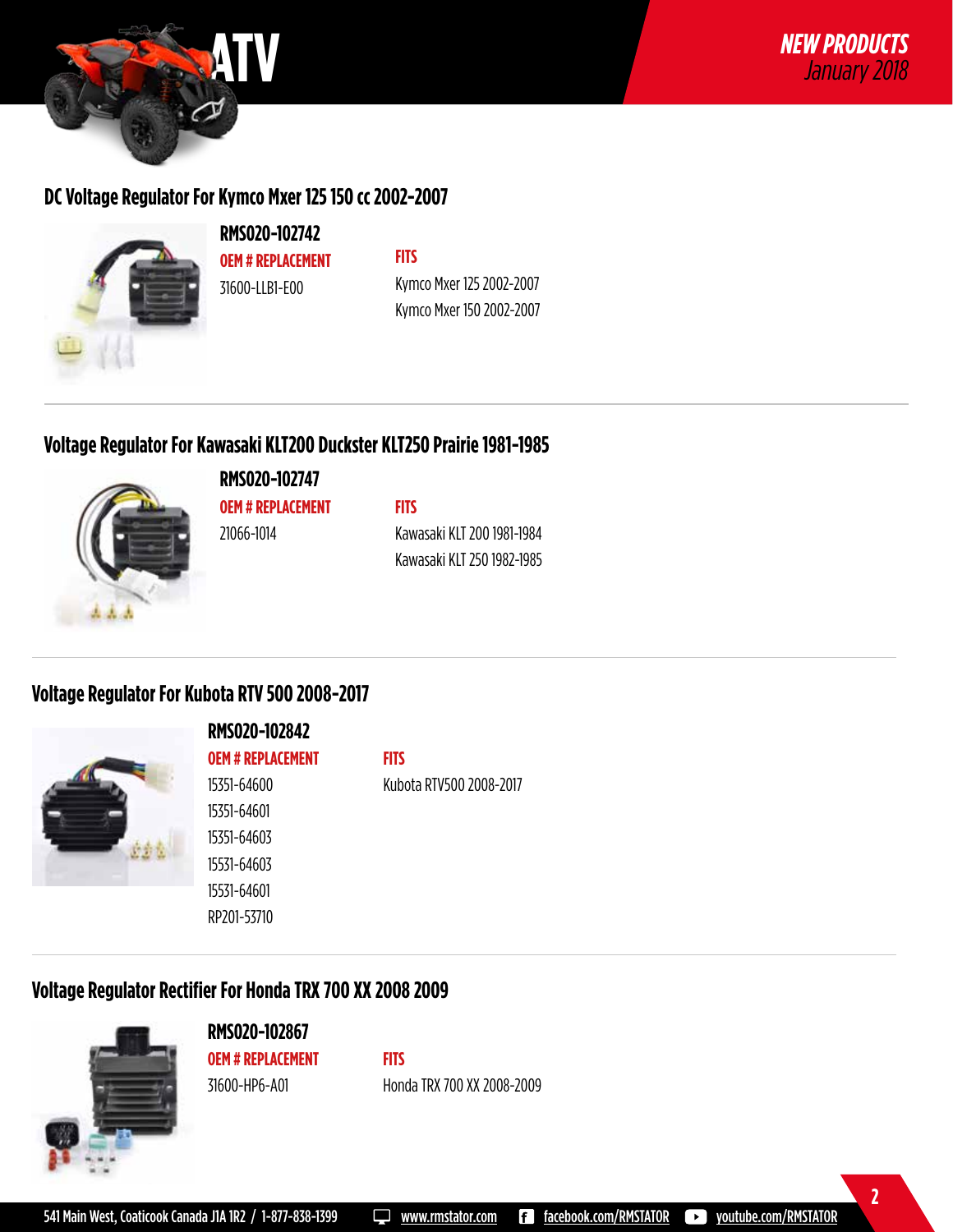

## **Pick-Up Pulsar Coil For Yamaha V-Max 500 600 1994-1996**



**RM00170 OEM # REPLACEMENT** 8AB-85580-00-00

**FITS** Yamaha V-Max 500 1994-1996 Yamaha V-Max 600 1994-1996

## **Voltage Regulator For Polaris RMK Assault Rush Pro Ride Switchback Widetrak IQ 600 800 cc 2009-2017**



**RMS020-102648 OEM # REPLACEMENT**

4012263

**FITS**

Polaris 600 IQ Shift EFI L/C 2009 Polaris 600 IQ Widetrak EFI L/C 2010-2017 Polaris 600 Pro RMK 2012 Polaris 600 RMK EFI 2009, 2012 Polaris 600 Rush 2011-2012 Polaris 600 Rush Pro-R EFI L/C 2010-2012 Polaris 600 Switchback Adventure 2012 Polaris 600 Switchback EFI L/C 2012 Polaris 800 Pro RMK 2011-2012 Polaris 800 RMK EFI L/C 2011-2012 Polaris 800 Rush 2011-2012 Polaris 800 Rush Pro-R 2011-2012 Polaris 800 Switchback Adventure 2012 Polaris 800 Switchback Assault 2011-2012 Polaris 800 Switchback EFI L/C 2012 Polaris 800 Switchback Pro-R 2012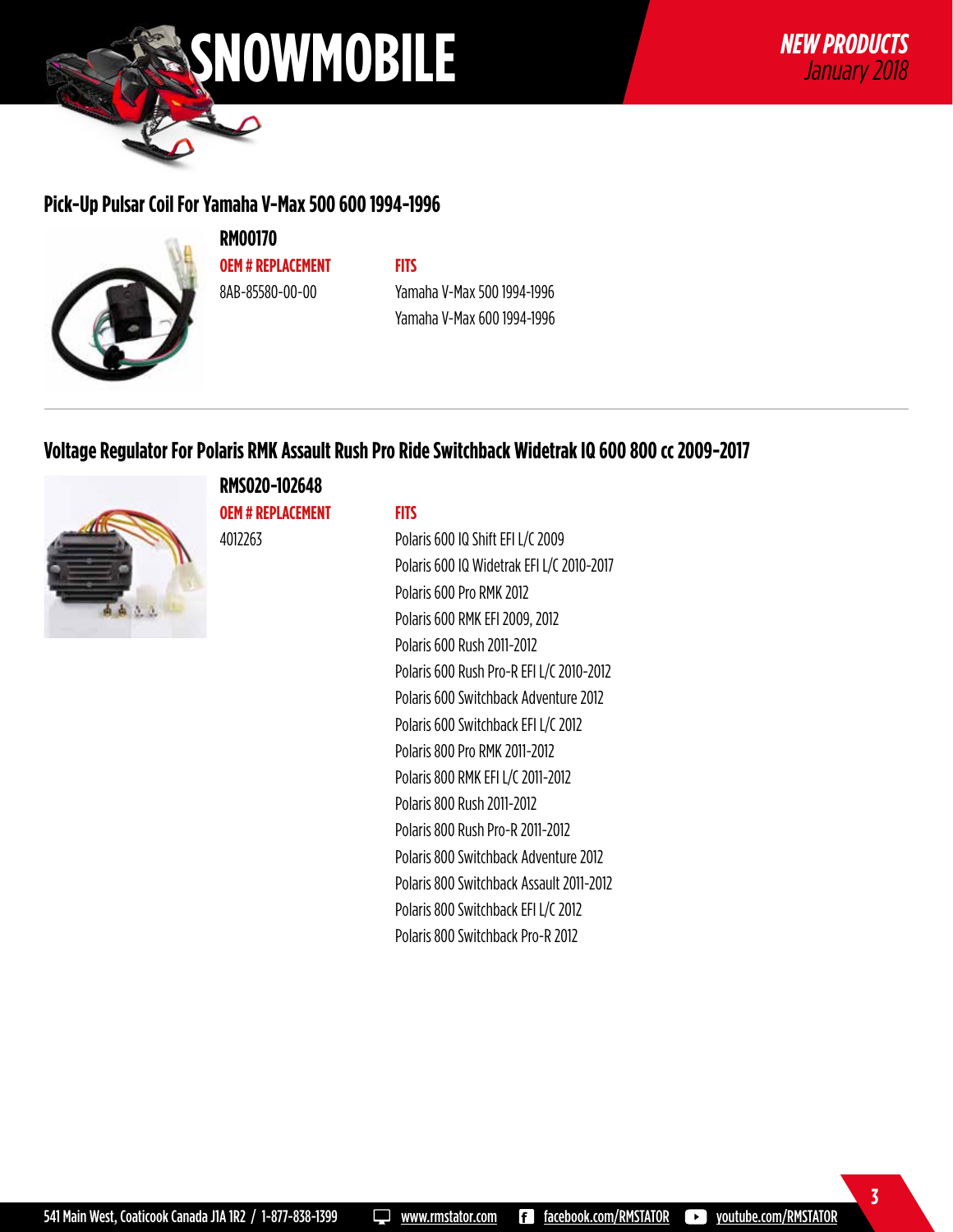

## **Stator For Yamaha XV 250 V Star 250 Virago 250 1995-2018**



**RM01557 OEM # REPLACEMENT** 3DM-81410-00-00

## **FITS**

**FITS**

Yamaha V Star 250 2008-2018 Yamaha Virago 250 1995-1999, 2002-2007

## **External Ignition Coil For CB 300 F / CBR 300 R / CTX 700 / NC 700 X 2012-2017**



#### **RM06162**

**OEM # REPLACEMENT** 30510-HR0-F01 30510-K33-D01 30511-MGS-D31 30511-MJF-A01

Honda CB 300 F 2015-2017 Honda CBR 300 R 2015-2017 Honda CTX 700 2014-2017 Honda NC 700 X 2012, 2014-2017

## **External Ignition Coil For Honda Super Hawk VTR 1000 F / RVT 1000 RC 51 1998-2006**



## **RM06174 OEM # REPLACEMENT**

30501-MBB-641 30501-MBB-E30 30501-MCF-D30 30501-MCF-D31

#### **FITS**

Honda RVT 1000 RC 51 2002-2006 Honda VTR 1000 F Super Hawk 1998-2005

## **External Ignition Coil For Kawasaki KLR 650 2008-2017 / Suzuki Boulevard S50 M109R Intruder 2001-2018**



**OEM # REPLACEMENT** 33410-38A20

**RM06176**

#### **FITS**

## Kawasaki KLR 650 2008-2017 Suzuki Boulevard M109R VZR1800 2006-2009, 2011-2017 Suzuki Boulevard S50 VS800 2005-2009 Suzuki VS 800 GL Intruder 2001-2004

541 Main West, Coaticook Canada J1A 1R2 / 1-877-838-1399 Www.rmstator.com **Facebook.com/RMSTATOR Democrative.com/RMSTATOR**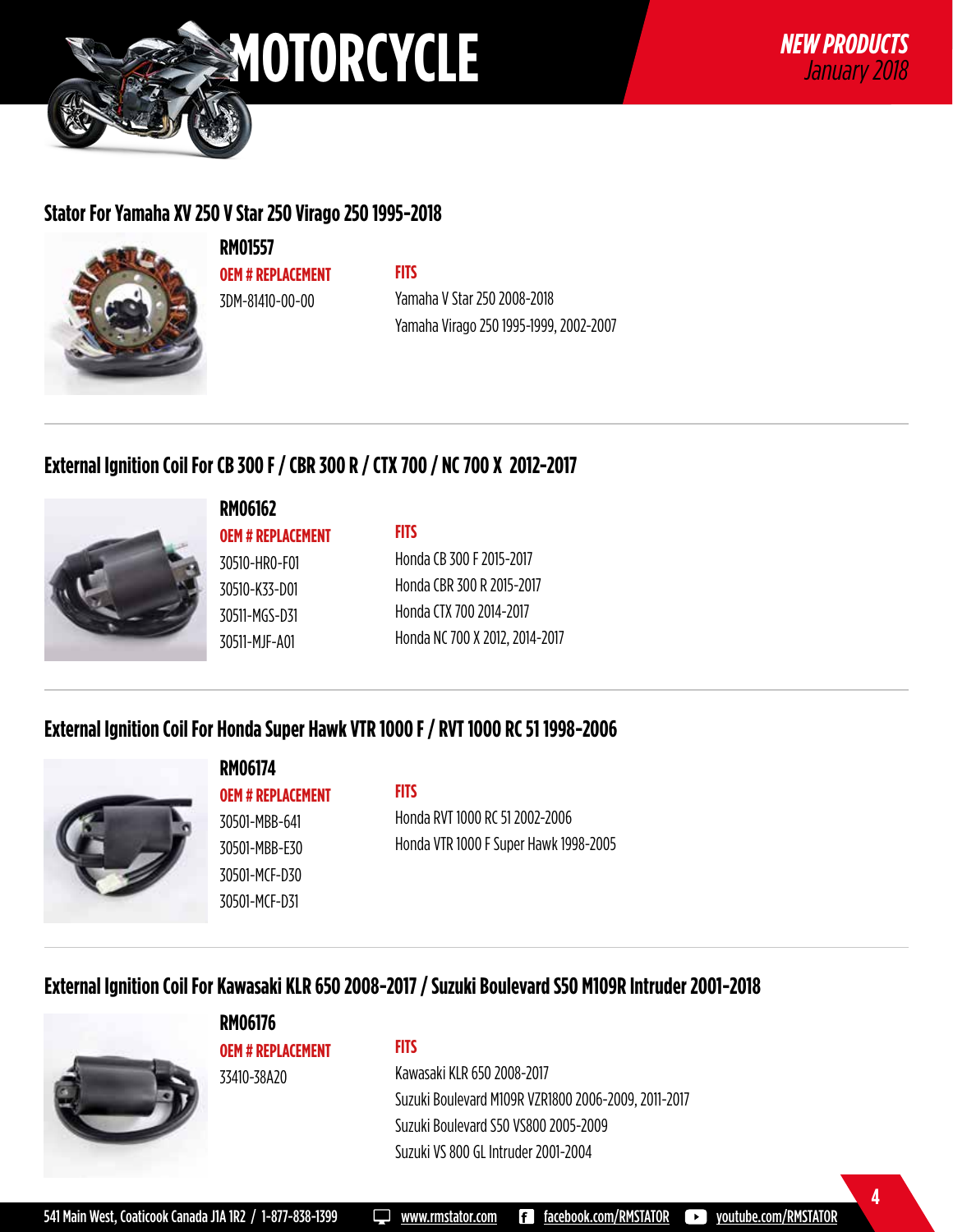

## **Generator Stator For Suzuki VL 800 Volusia 2001-2004 / Boulevard C50 2005**



**RMS010-101441 OEM # REPLACEMENT** 32101-41F00

## **FITS**

Suzuki Boulevard C50 VL800 2005 Suzuki VL800 Volusia 2001-2004

## **Generator Stator For Kawasaki Ninja ZX-6R ZX-6RR / Z 750 / Z 1000 2003-2006**



**RMS010-101514**

**OEM # REPLACEMENT** 21003-0001

**FITS**

Kawasaki Ninja ZX-6R 2003-2004 Kawasaki Ninja ZX-6RR 2003-2004 Kawasaki Z 1000 2003-2006 Kawasaki Z 750 2005-2006

## **Voltage Regulator Rectifier For Honda XRV 750 Africa Twin 1992**



**OEM # REPLACEMENT** 31600-MV1-941

**RMS020-102548**

**FITS** Honda XRV 750 Africa Twin 1992

## **Voltage Regulator Rectifier For Honda XRV 750 Africa Twin 1993-2000**



**RMS020-102553 OEM # REPLACEMENT** 31600-MY1-003

Honda XRV 750 Africa Twin 1993-2000

**FITS**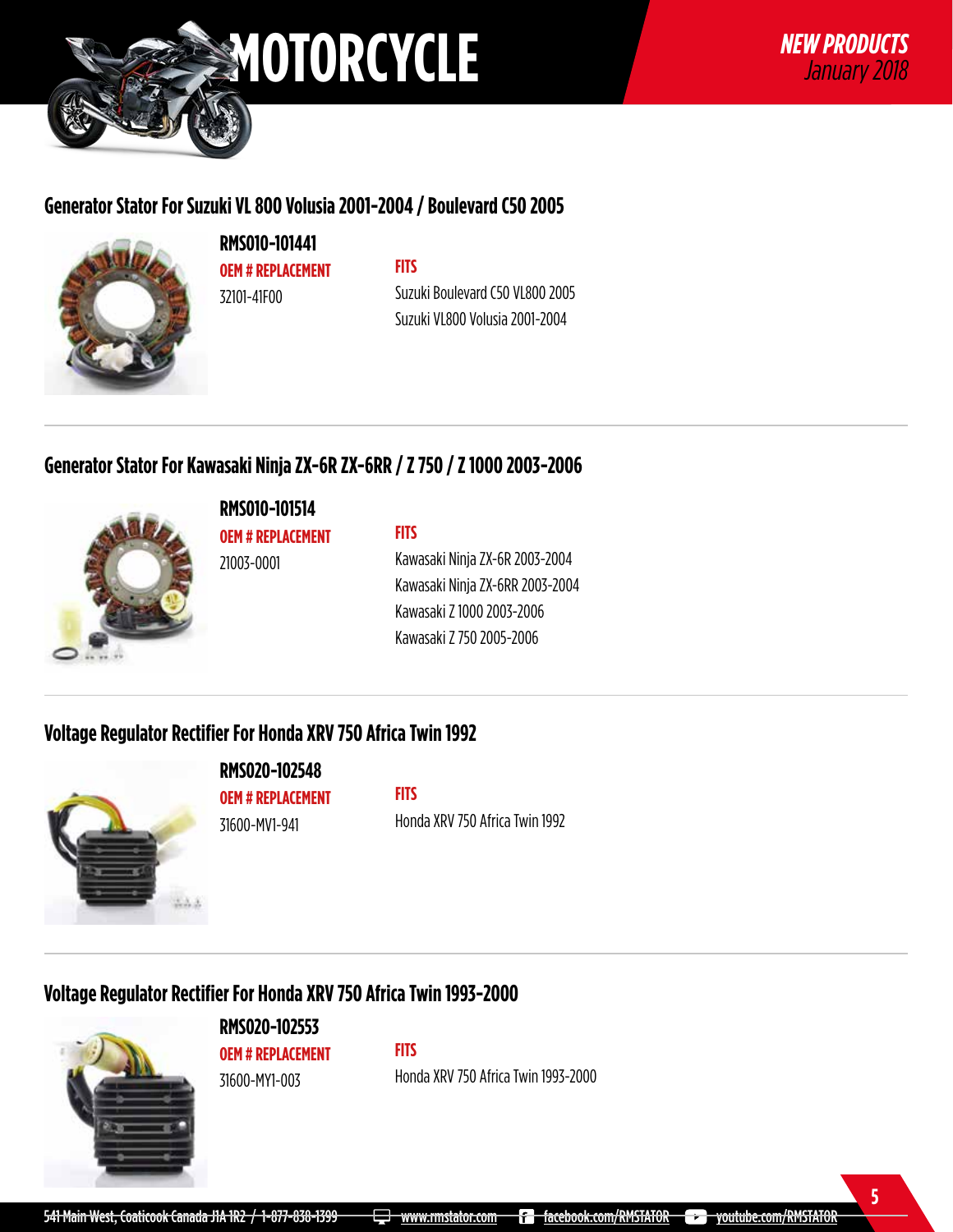

## **Voltage Regulator Rectifier For Kawasaki KZ 550 LTD / KZ 550 1980-1983**



**RMS020-102622 OEM # REPLACEMENT** 21066-1011

## **FITS**

Kawasaki KZ 550 1980-1983 Kawasaki KZ 550 LTD 1980-1983

## **Voltage Regulator For Kymco Downtown Movie People Venox Xciting Yager GT Dink 125 200 250 300 500 2003-2015**



#### **RMS020-102632**

**OEM # REPLACEMENT** 31600-LDG7-900 31600-KED9-900 31600-KED9-E10

#### **FITS**

Kymco Dink 200 2006-2013 Kymco Downtown 125 2009-2014 Kymco Downtown 200 2011-2015 Kymco Downtown 300 2009-2015 Kymco Movie 125 S 2007-2010 Kymco Movie 150 S 2007-2010 Kymco People GTi 300 2010-2014 Kymco People S 250 2007-2009 Kymco People S 300 2008-2012 Kymco Venox 250 2003-2009 Kymco Xciting 250 2006-2014 Kymco Xciting 300 2008-2014 Kymco Xciting 500 2005-2014 Kymco Yager GT 200 2009-2014

## **Mosfet Voltage Regulator For Harley Davidson Roadster XLS / Sportster XLH XLX 883 1000 1100 1200 1984-1990**



**RMS020-102638 OEM # REPLACEMENT** 74523-84 74523-84A

74523-84T

#### **FITS**

Harley Davidson Roadster XLS 1984-1985 Harley Davidson Sportster 883 1986-1990 Harley Davidson Sportster 1000 1984-1985 Harley Davidson Sportster 1100 1986-1987 Harley Davidson Sportster 1200 1988-1990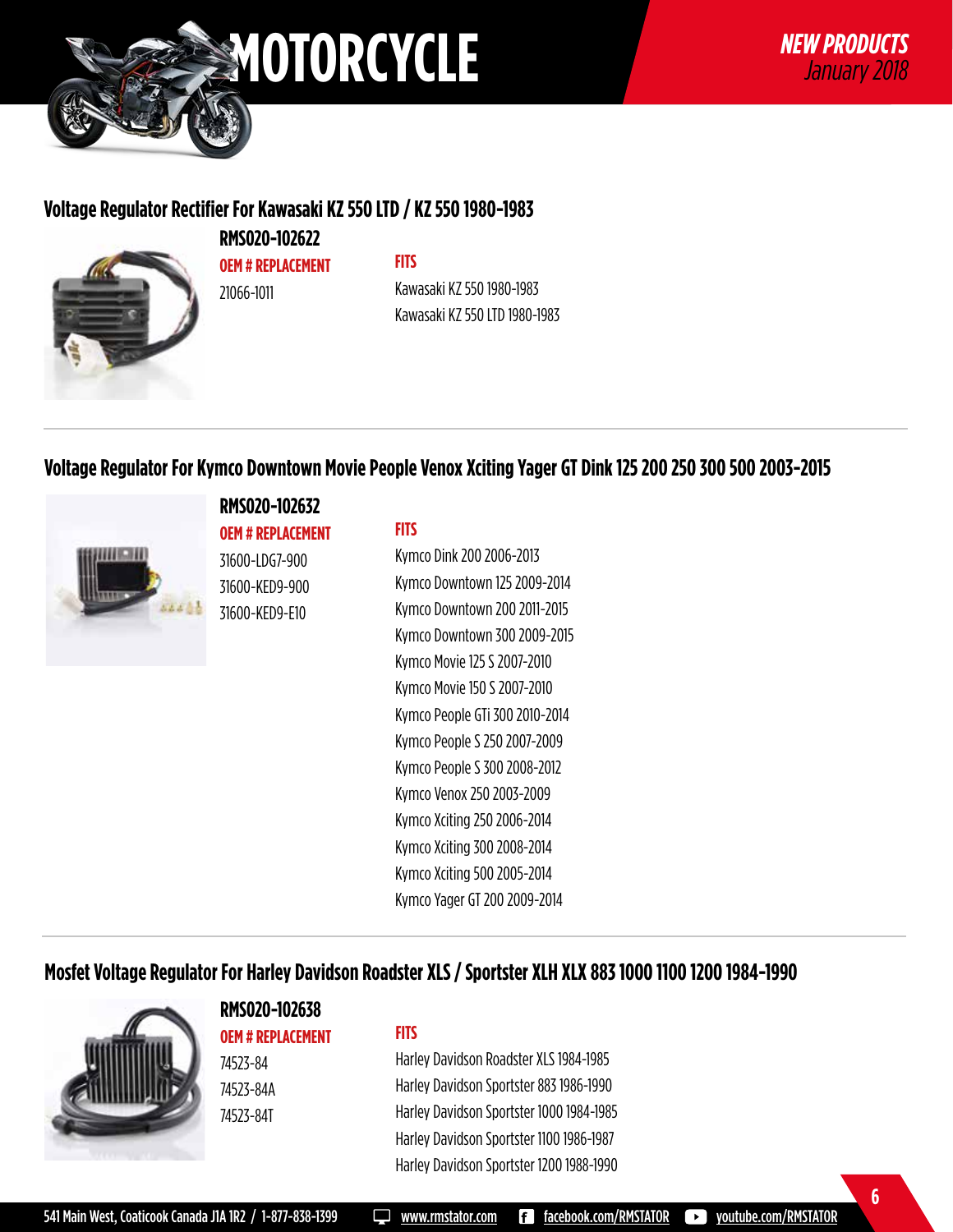

## **Mosfet Voltage Regulator For Harley Davidson Roadster XLS / Sportster 1000 1978-1981**



**RMS020-102664 OEM # REPLACEMENT** 74504-78

#### **FITS**

Harley Davidson Roadster XLS 1978-1981 Harley Davidson Sportster 1000 1979-1981

## **Voltage Regulator For Kawasaki KZ 550 GPZ 1982 1983**



**RMS020-102737 OEM # REPLACEMENT** 21066-1025

**FITS** Kawasaki KZ 550 GPZ 1982-1983

## **Voltage Regulator For Kawasaki KZ 250 KZ 440 KZ 650 KZ 750 CSR LTD 1980-1983**



**RMS020-102747 OEM # REPLACEMENT**

21066-1014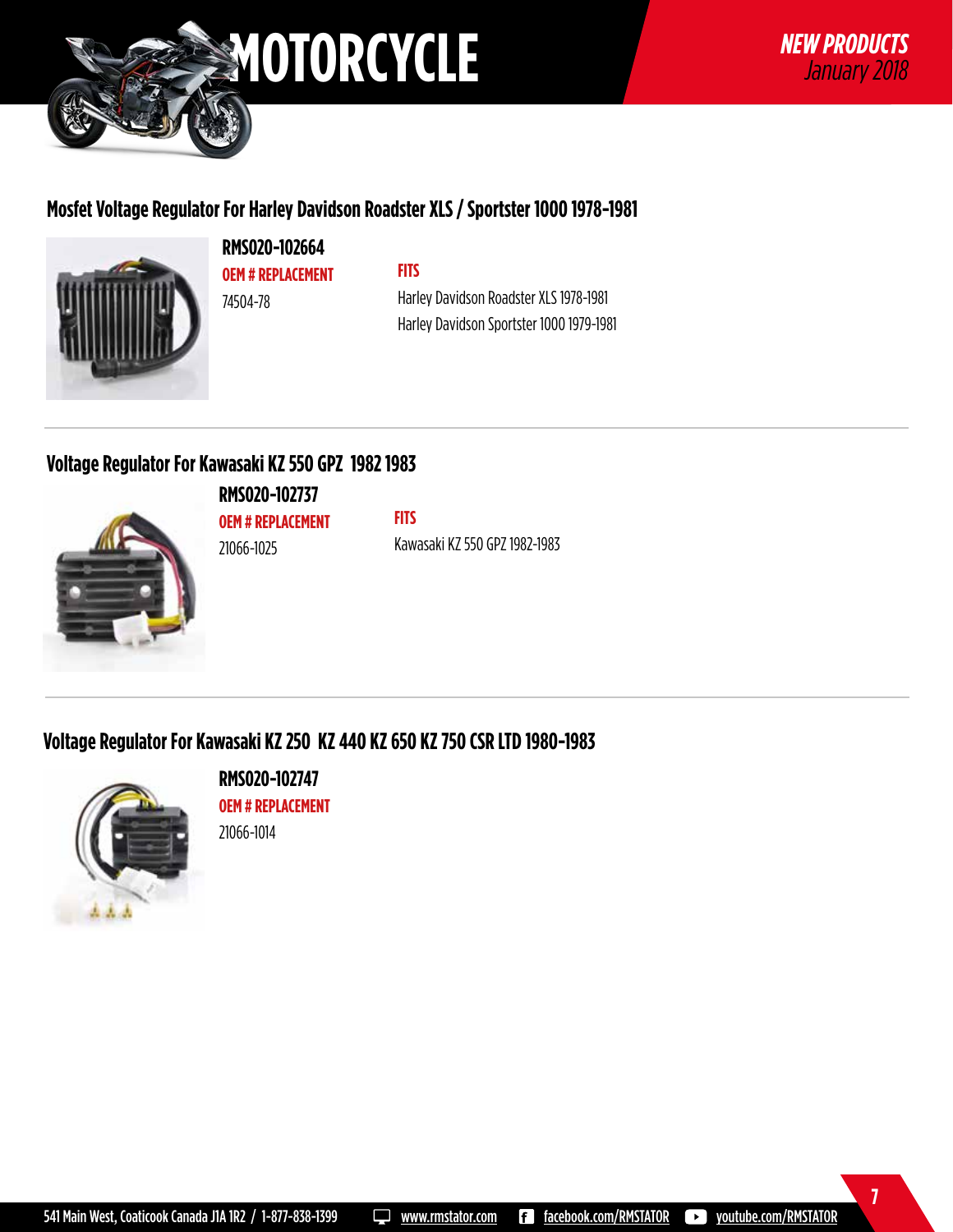

Kawasaki KZ 750 CSR 1982 Kawasaki KZ 750 LTD 1980

## **Regulator For Aprilia Pegaso 600 650 RS 125 250 RX MX SX 125 Classic 125 Leonardo 125 150 Scarabeo 125 150 200 1990-2009**



**RMS020-102752 OEM # REPLACEMENT** AP8112434

#### **FITS**

Aprilia Classic 125 1995-1999 Aprilia Leonardo 125 1996-2004 Aprilia Leonardo 150 1996-2004 Aprilia Scarabeo 125 1999-2003 Aprilia Scarabeo 150 1999-2003 Aprilia Scarabeo 200 1999-2003 Aprilia MX 125 2004-2006 Aprilia Pegaso 600 1990-1991 Aprilia Pegaso 650 1992-1994 Aprilia RS 125 1995-2009 Aprilia RS 250 1998-2001 Aprilia RX 125 1994-2008 Aprilia SX 125 2008-2008

## **Voltage Regulator Rectifier For Kawasaki VN 1500 Vulcan Drifter / VN 1500 1600 Vulcan Mean Streak 2001-2008**



#### **RMS020-102809 OEM # REPLACEMENT**

**FITS** Kawasaki VN 1500 Vulcan Drifter 2001-2005 Kawasaki VN 1500 Vulcan Mean Streak 2002-2003 Kawasaki VN 1600 Vulcan Mean Streak 2004-2008

## **Voltage Regulator Rectifier For Yamaha DT 50 R 2003-2006**

21066-1126



**RMS020-102852 OEM # REPLACEMENT** 1D4-H3598-00-00

**FITS** Yamaha DT 50 R 2003-2006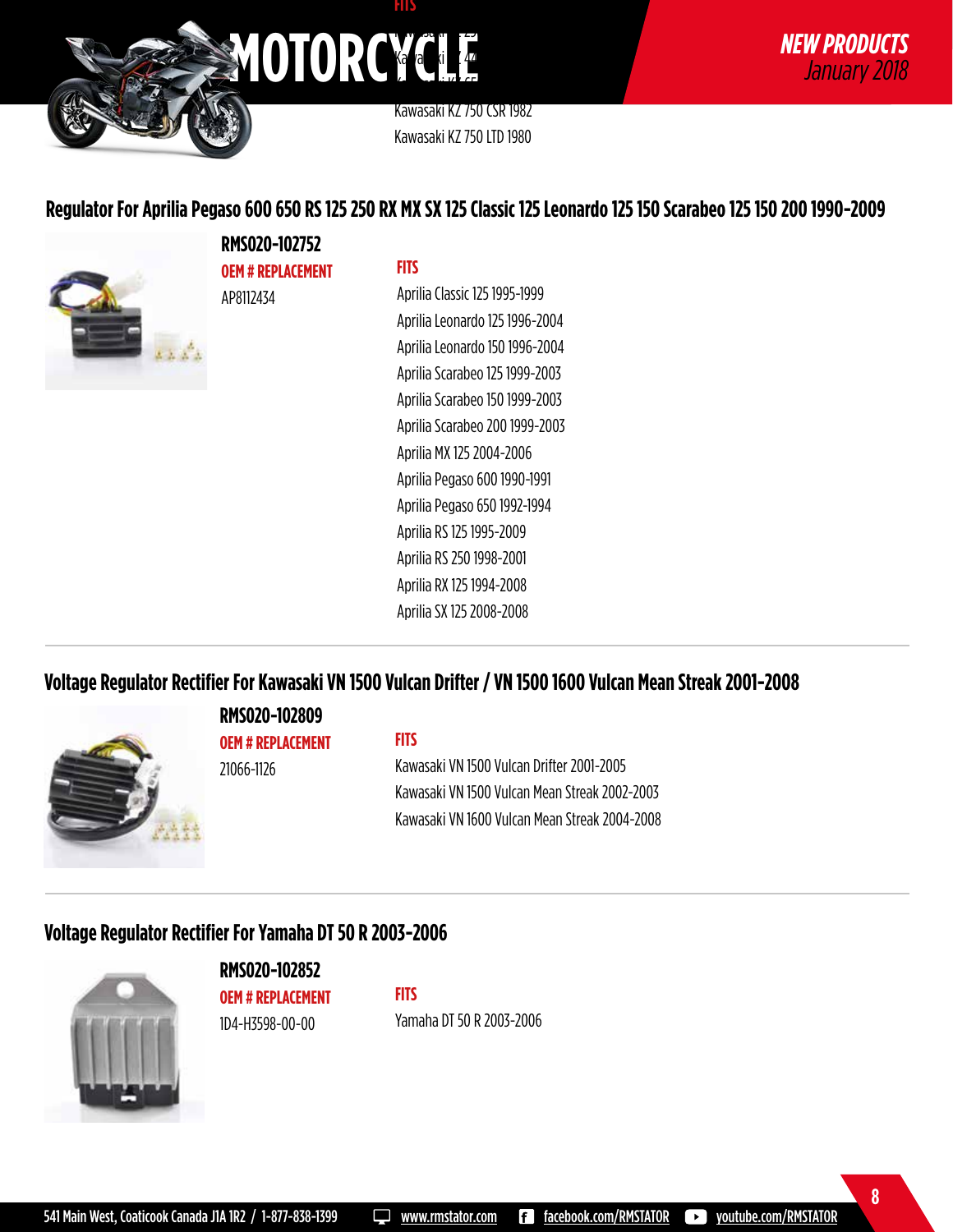

**9**

## **Regulator For Aprilia Mojito Custom Scarabeo Sportcity SR50R / Piaggio Fly Free Liberty NRG Typhoon 50 125 cc 1991-2015**



**RMS020-103077 OEM # REPLACEMENT** 58096R 82587R AP8124648 AP8127154

#### **FITS**

Aprilia Mojito 125 1999-2001 Aprilia Mojito 50 Custom 2004-2008 Aprilia SR 50 R 2004-2012 Aprilia Scarabeo 50 2005-2009 Aprilia Sport City 50 2008-2012 Aprilia SR 50 R 2004-2012 Piaggio Diesis 50 2001-2005 Piaggio Fly 50 2006-2015 Piaggio Free 50 1993-1999 Piaggio Liberty 50 1997-2014 Piaggio NRG mc2 50 1996-2002 Piaggio NRG mc3 50 2001-2015 Piaggio NTT 50 1996 Piaggio Quartz 50 1992-1996 Piaggio Sfera 50 1991-1997 Piaggio Storm 50 1994-1996 Piaggio Typhoon TPH 50 1993-2015 Piaggio Zip 50 1992-1995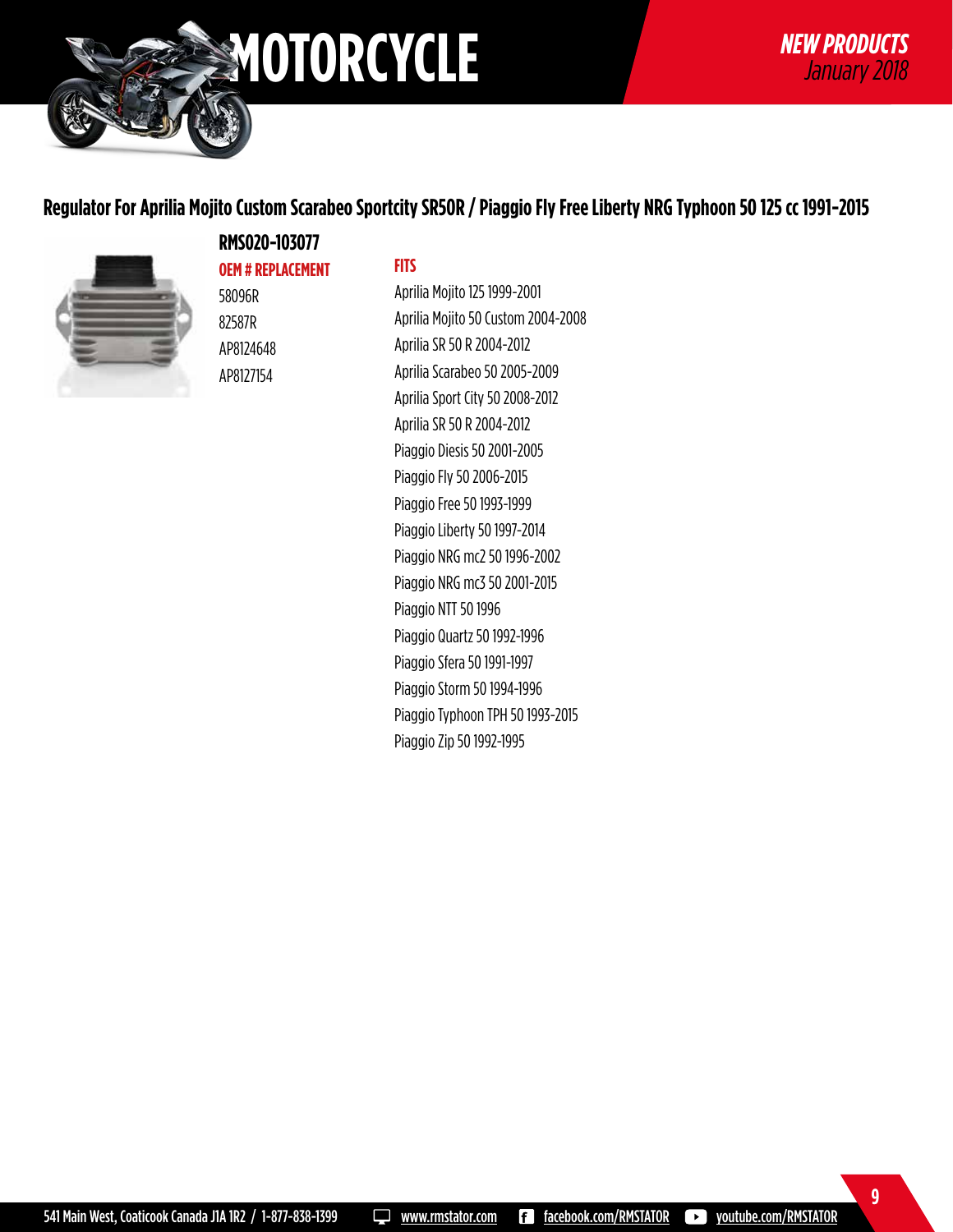

## **Generator Stator For Yamaha WaveRunner GP XL XLT 1200 XR 1800 1999-2005**



**RM01518 OEM # REPLACEMENT** 66V-85510-00-00

#### **FITS**

Yamaha Waverunner GP 1200 2000-2002 Yamaha Waverunner XL 1200 1999-2001 Yamaha Waverunner XLT 1200 2002-2005 Yamaha XR 1800 2000-2001

## **Stator For Yamaha WaveRunner GP 800 GP 800R XL 800 XLT 800 1998-2005**



**RM01519 OEM # REPLACEMENT**

66E-85510-00-00

#### **FITS**

Yamaha Waverunner GP 800 1998-2000 Yamaha Waverunner GP 800 R 2001-2005 Yamaha Waverunner XL 800 2000-2001 Yamaha Waverunner XLT 800 2002-2004

## **Generator Stator For Kawasaki Jet Ski STS 900 / STX 900 / STX 1100 1999-2006**



**RM01527 OEM # REPLACEMENT** 21003-3736

#### **FITS**

**FITS**

Kawasaki Jet Ski 900 STS 2001-2002 Kawasaki Jet Ski 900 STX 1999-2006 Kawasaki Jet Ski 1100 STX 1999

## **Stator For Kawasaki Jet Ski Ultra 150 1200 STX STX-R 1999-2005**



**RM01537 OEM # REPLACEMENT** 21003-3739 21003-3740 21003-3746

Kawasaki Jet Ski 1200 STX-R 2002-2005 Kawasaki Jet Ski Ultra 150 1999-2005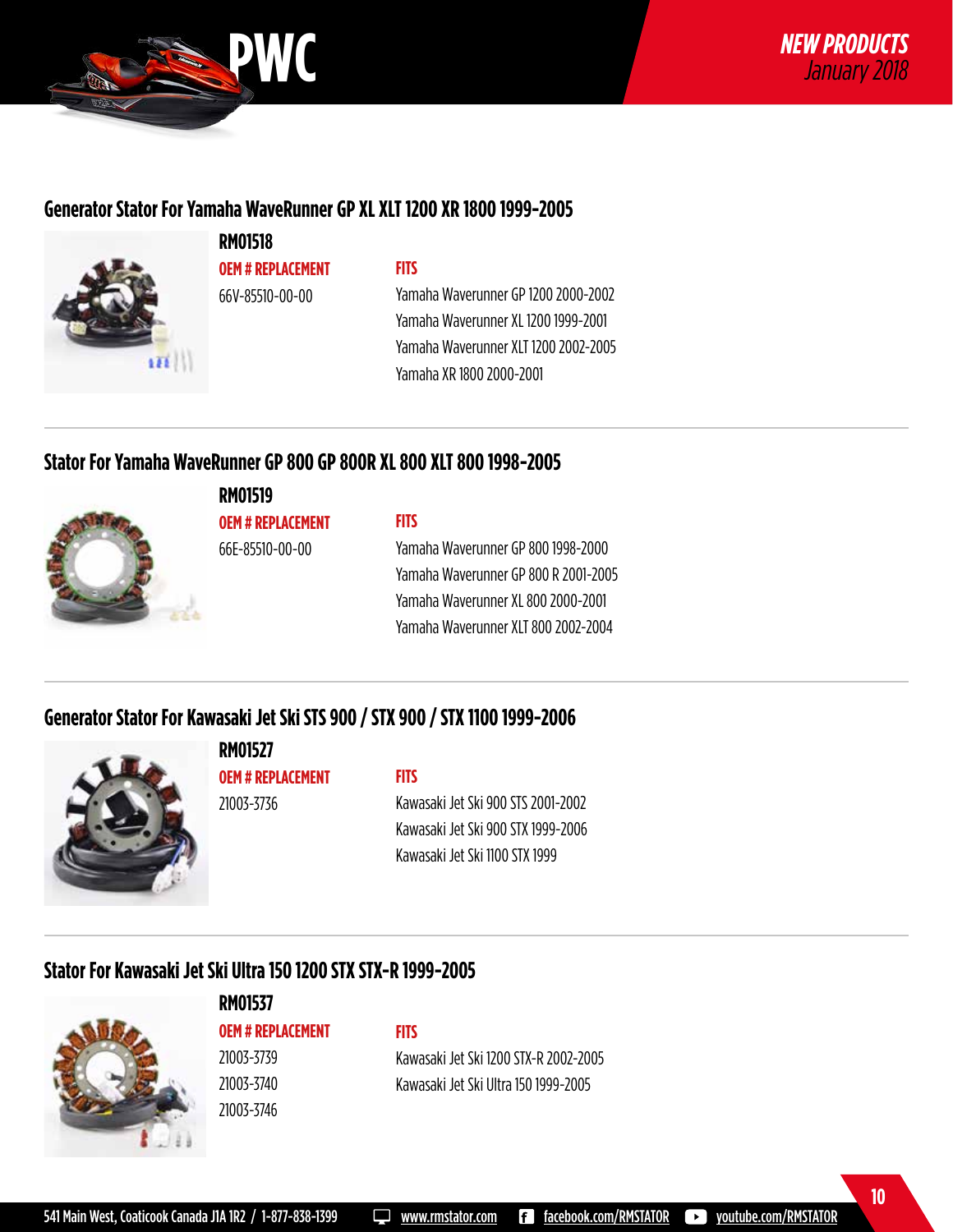

## **Stator For Yamaha WaveRunner VXR VXS FX Cruiser FZR FZS 1800 SX 190 240 AR 190 240 242 Limited 212 SS X 2008-2013**



**RM01540 OEM # REPLACEMENT** 6S5-81410-00-00

#### **FITS**

Yamaha 212 2012 Yamaha 242 Limited 2010-2012 Yamaha AR 190 2012-2013 Yamaha AR 240 HO 2010-2012 Yamaha SX 190 2012-2013 Yamaha SX 240 HO 2010-2012 Yamaha WaveRunner FX 1800 HO 2009-2012 Yamaha WaveRunner FX 1800 SHO 2008-2012 Yamaha WaveRunner FX Cruiser 1800 HO 2009-2012 Yamaha WaveRunner FX Cruiser 1800 SHO 2008-2012 Yamaha WaveRunner FZR 1800 2009-2012 Yamaha WaveRunner FZS 1800 2009-2012 Yamaha WaveRunner VXR 1800 2011-2012 Yamaha WaveRunner VXS 1800 2011-2012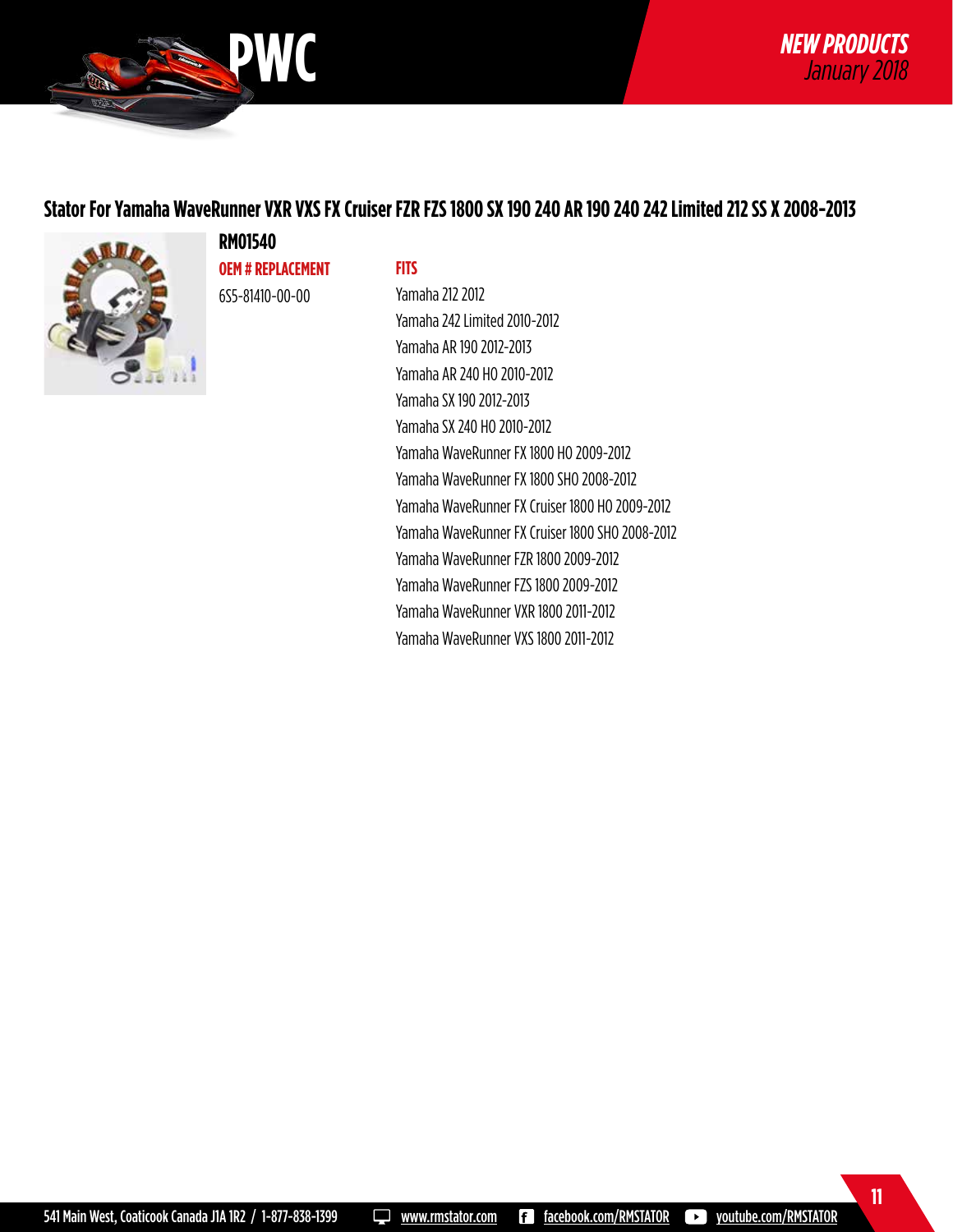# **ATV** *NEW PRODUCTS* **OUTBOARD** *January 2018*

## **AC/DC Voltage Regulator Rectifier For Yamaha ETL ETX Excel L Prov V6 Special 90 115 130 150 175 200 225 1986-1999**



## **RMS020-101609 OEM # REPLACEMENT** 6G5-81960-A0-00

688-81960-60-00 688-81960-61-00

**FITS**

Yamaha 130 ETL 1988-1989 Yamaha 225 Excel 1987-1989 Yamaha C-LXR 115 HP 1992 Yamaha C-TLR Power Trim / Tilt Electric 20 in. 85/115 HP 1991-1996 Yamaha C-TLR Power Trim / Tilt Electric 20 in. 150 HP 1996-1999 Yamaha C-TLR Power Trim / Tilt Electric 20 in. 75 HP 1994-1996 Yamaha C-TRS 115 HP 1994 Yamaha C-TRT 115 HP 1995 Yamaha C-TXR Power Trim / Tilt Electric remote 25 in. 115 HP 1992-1996 Yamaha C-TXR Power Trim / Tilt Electric Remote 25 in. 150 HP 1996-1999 Yamaha CV-ELVMAX Manual Tilt / Electric Start 20 in. 85 HP 1989-1990 Yamaha ETF 200 HP 1989 Yamaha ETL 20 in. 90 HP 1984-1990 Yamaha ETL 20 in. 115/150/175/200 HP 1984-1989 Yamaha ETL-JD Jet 20 in. 90 HP 1986-1990 Yamaha ETL-JD Jet 20 in. 115/200 HP 1987-1989 Yamaha ETL-JD Jet 20 in. 150 HP 1988 Yamaha ETX 25 in. 90 HP 1984-1984 Yamaha ETX 25 in. 115/150/175/200 HP 1984-1989 Yamaha ETX 25 in. 130 HP 1988 Yamaha L 150 ETX 1986-1988 Yamaha L 200 ETX 1986-1988 Yamaha L-ETX Manual tilt / Electric 25 in. 1986-1989 Yamaha Pro-V 150 HP 1986-1989 Yamaha Pro-V 150 L 1986-1988 Yamaha TJR 90 HP 1991 Yamaha TLR 90 HP 1991 Yamaha V6 Excel 225 HP 1987-1989 Yamaha V6 Special 220 HP 1984-1986